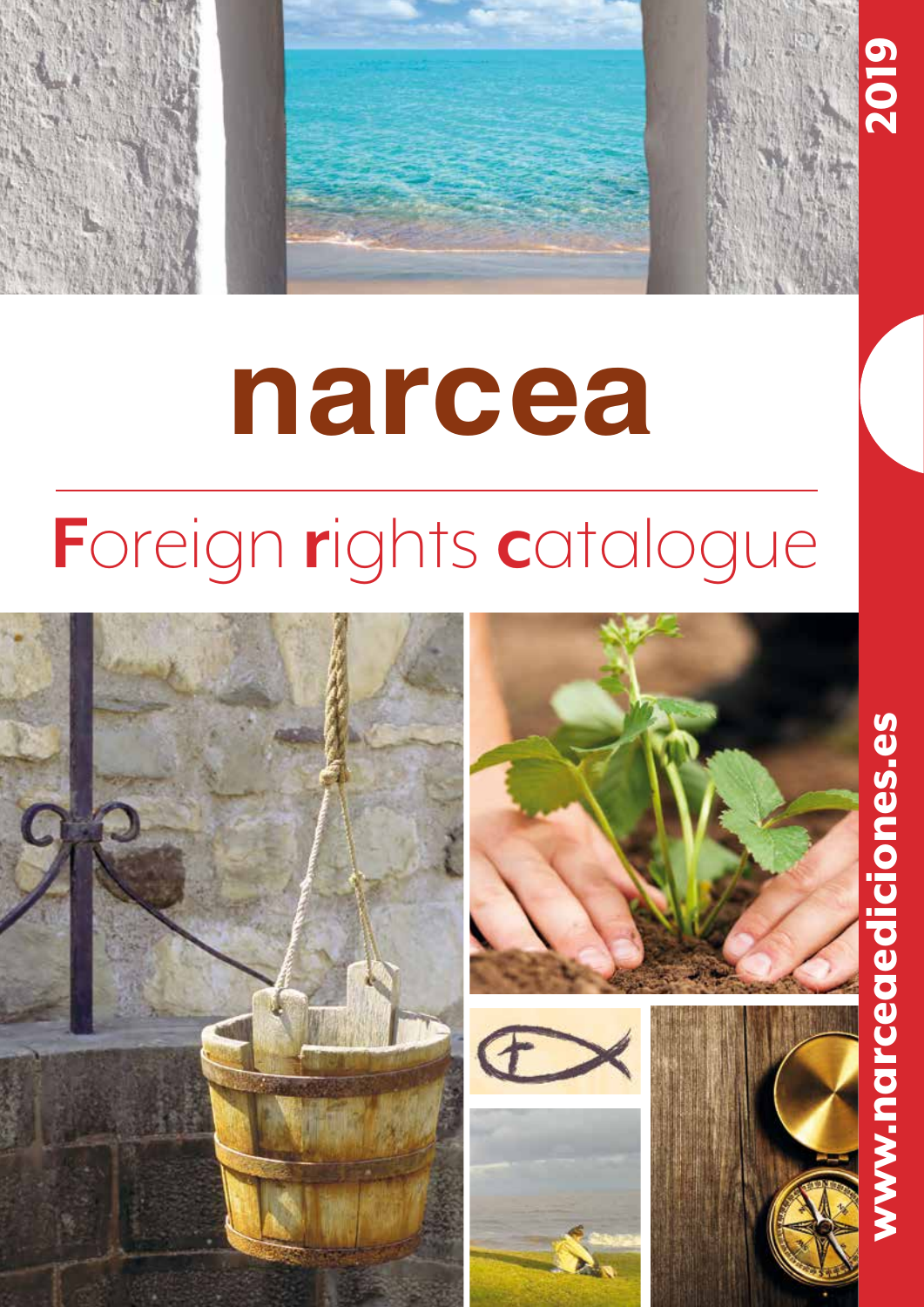Books addressed to those who look for a transcendent dimension in their lives. The authors have a deep prayer life experience and are devoted to help *others. Size 13.5 x 21 cm. Libros para quienes quieren dar una dimensión transcendente a su vida, escritos por testigos experimentados en la vida de oración y de entrega a los demás.* Formato 13,5 x 21 cm.



**GOD NEEDS YOU DIOS TE NECESITA** 

**Para vivir en intimidad contigo** Enrique Vidal **ES321 // 2585-0 // 92 pp.**

**RIGHTS AVAILABLE**



**GOD'S MERCY HEALS LA MISERICORDIA DE DIOS SANA** Enrique Vilar **ES306 // 2284-2 // 160 pp.**

#### **RIGHTS AVAILABLE**



**WALKING THROUGH THE GOSPEL Ignatian contemplative pilgrimage in the Holy Land A PIE POR EL EVANGELIO Peregrinación contemplativa por Tierra Santa**  Ángel Moreno, de Buenafuente **ES317 // 2534-8 // 244 pp.**



**FOLLOWING HIM ALONG THE PATH With Simon Pete SEGUIRLE POR EL CAMINO Con Simón Pedro** Alfredo Tolín Arias **ES303 // 2197-5 // 160 pp.**

**RIGHTS AVAILABLE**

**FAITH IS SIMPLE LA FE ES SENCILLA** José Mª Avendaño Perea **ES299 // 2130-2 // 2nd ed. // 164 pp. + 16 pages with pictures**

**RIGHTS AVAILABLE**

#### **JESUS, YOU ARE MY SONG Easter anthems TÚ ERES MI CANTO, JESÚS Himnos pascuales** Rufino María Grández **ES316 // 2528-7 // 144 pp. NEW**

**NEW**

**RIGHTS AVAILABLE**

Darío Mollá Llácer SJ **ES315 // 2521-8 // 2nd ed. // 152 pp.**

**RIGHTS AVAILABLE**

**RIGHTS AVAILABLE**



#### **GOD'S MERCY**

**A balm for the wound COMO BÁLSAMO EN LA HERIDA La misericordia** Ángel Moreno, de Buenafuente **ES298 // / 2119-7 // 160 pp.**

**RIGHTS AVAILABLE**

**LOVE LEADS TO LOVE AMOR SACA AMOR Los siete amores de Dios** Ángel Moreno, de Buenafuente **ES294 // 2075-6 // 184 pp.** 

**RIGHTS AVAILABLE**







**SPIRITUALITY FOR A WORLD IN STATE OF EMERGENCY ESPIRITUALIDAD PARA UN MUNDO EN EMERGENCIA ES293 // 2067-1 // 2nd ed. // 212 pp.** Emma Martínez Ocaña

**RIGHTS AVAILABLE**



**FREE AND JOYFUL IN THE LORD LIBRES Y ALEGRES EN EL SEÑOR**  Carolina Mancini **ES312 // 2428-0 // 132 pp.**

**FROM A SPIRITUAL DIRECTOR TO A SPIRITUAL DIRECTOR** 

**DE ACOMPAÑANTE A ACOMPAÑANTE Una espiritualidad para el encuentro**

#### **RIGHTS AVAILABLE**



**REACHED BY MERCY ALCANZADO POR LA MISERICORDIA** Ángel Moreno, de Buenafuente **ES309 // 2362-7 // 164 pp.**

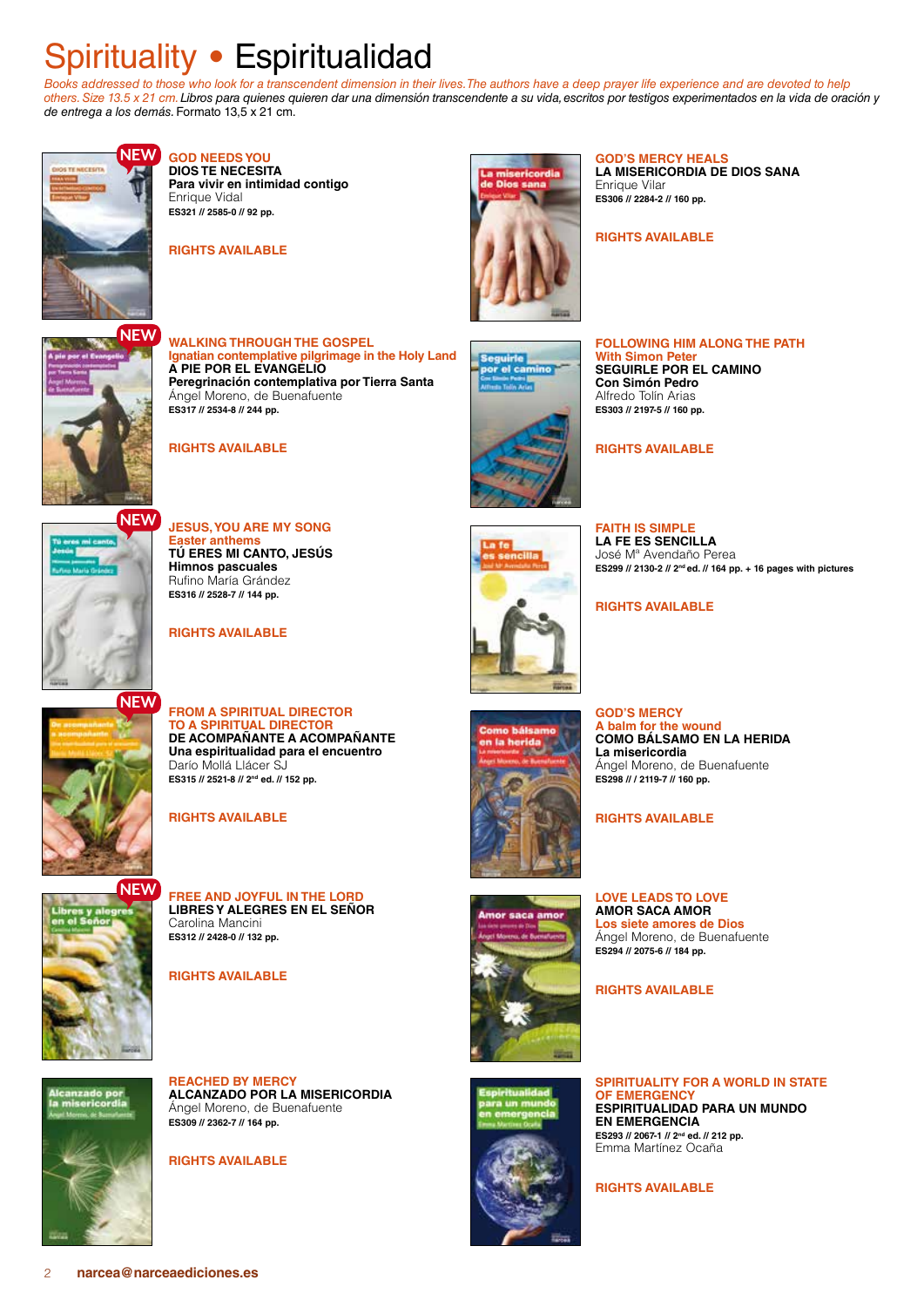

**AS A FRIEND TALKS TO ANOTHER FRIEND Close friendship with God according to St Teresa of Avila and St Ignacio of Loyola COMO UN AMIGO HABLA A OTRO AMIGO Símbolos teresianos en diálogo con los Ejercicios ignacianos** Carolina Mancini, Mary Larrosa & Pablo Lamarthée, SJ **ES292 // 2065-7 // 160 pp.**

**RIGHTS AVAILABLE EXCEPT: FRANCE & BRAZIL**



**LIVING FAITH UNDER THE OPEN SKY VIVIR LA FE A LA INTEMPERIE** Juan Martín Velasco **ES287 // 1951-4 // 208 pp.**

**THE LIGHT OF SILENCE, A WAY TO YOUR** 

**LA LUZ DEL SILENCIO, CAMINO DE TU PAZ**

**RIGHTS AVAILABLE**



**THE OTHER VOICES How to discern the voice of the One who gives us life ESCUCHAR ENTRE LAS VOCES UNA Pistas para el discernimiento de la voz** 

**COACHING AND SPIRITUALITY**

**COACHING Y ESPIRITUALIDAD**

**y del desarrollo personal**

**ES277 // 1885-2 // 2nd ed. // 200 pp.**

**RIGHTS AVAILABLE**

**RIGHTS AVAILABLE**

**development**

Víctor Vallejo **ES279 // 1668-1 // 128 pp.**

**HEART**

**Spirituality as driver of change and personal** 

**La espiritualidad como motor del cambio**

**BEHOLD, I HAVE ENGRAVED YOU ON MY** 

**TE LLEVO EN MIS ENTRAÑAS DIBUJADA**

**RIGHTS AVAILABLE**

José Alegre Vilas **ES286 // 1325-3 // 176 pp.** 

**PEACE**



**THE PRAYER, A PASSIONATE JOURNEY We only listen through silence LA ORACIÓN, AVENTURA APASIONANTE Solo se escucha desde el silencio** Antonio López Baeza **ES284 // 1294-2 // 144 pp.** 

**RIGHTS AVAILABLE**



**LOOKING FOR THE LOVE In St John's Gospel BUSCANDO MIS AMORES Lectura sapiencial del Cuarto Evangelio** Ángel Moreno, de Buenafuente **ES282 // 1829-6 // 2nd ed. // 216 pp.**

#### **RIGHTS AVAILABLE**



**THANKS, THE LAST WORD GRACIAS, LA ÚLTIMA PALABRA** José Luis Gago de Val **ES281 // 1828-9 // 216 pp.**

#### **RIGHTS AVAILABLE**



**que nos da más vida** Carolina Mancini

**ES276 // 1881-4 // 136 pp.** 

#### **RIGHTS AVAILABLE EXCEPT: PORTUGAL**

#### **CONTEMPLATIVE PRAYER**

**In a Christian's daily life LA ORACIÓN DE CONTEMPLACIÓN En la vida normal de un cristiano** Enrique Vilar **ES275 // 1824-1 // 2nd ed. // 112 pp.**

#### **RIGHTS AVAILABLE EXCEPT: FRANCE**



gracia hov

**An encounter experience in the desert encuentro en el desierto** Belén Mª Ridruejo **ES274 // 1821-0 // 144 pp.**

#### **RIGHTS AVAILABLE**

#### **THE GRACE OF TODAY Selection of texts by Aránzazu Aguado LA GRACIA DE HOY Selección de textos de Aránzazu Aguado** María Josefa Segovia **ES273 // 1814-2 // 290 pp.**

**RIGHTS AVAILABLE EXCEPT: USA**

**LISTENING TO HIS VOICE AMONG ALL** 

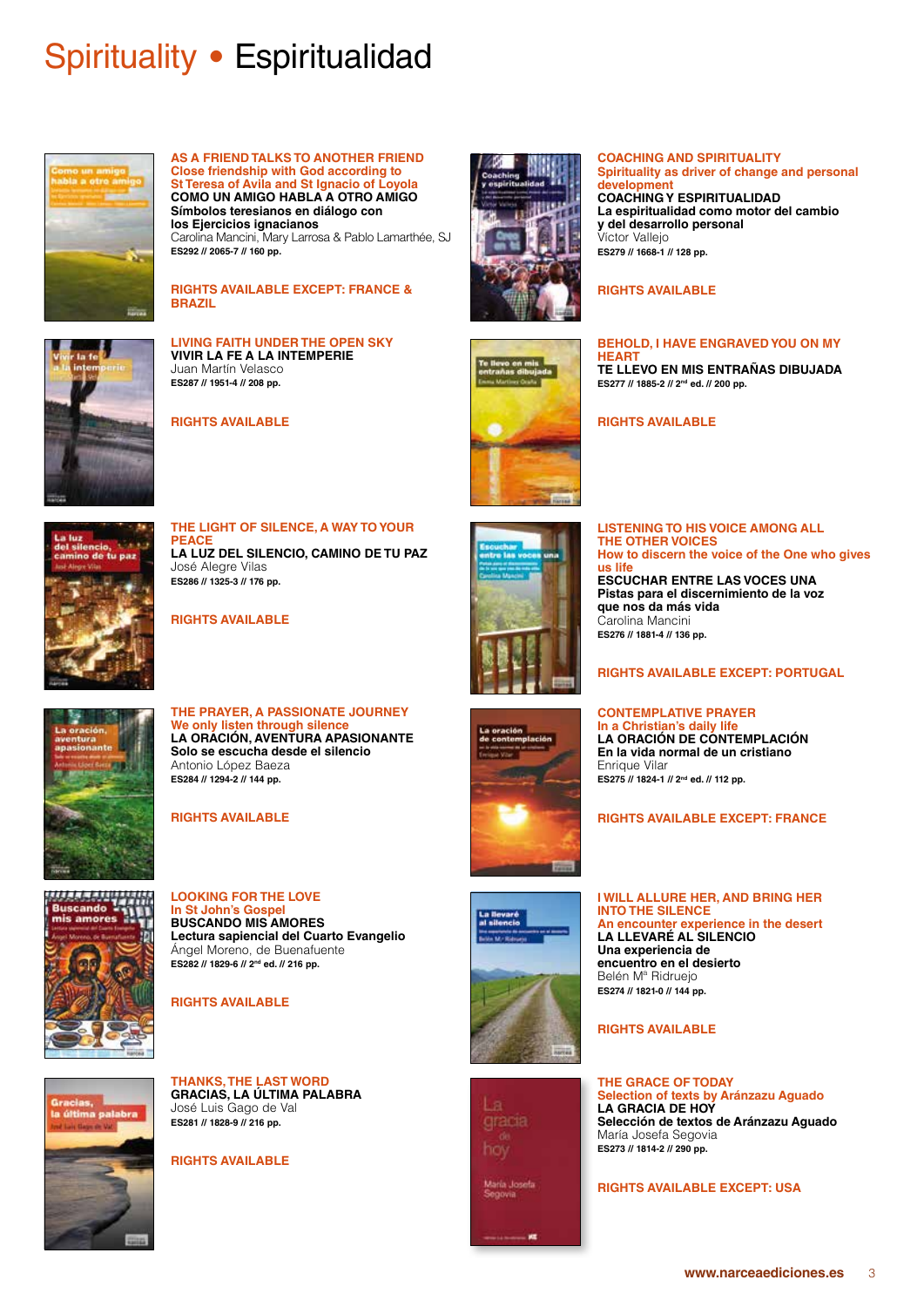

**THE COMMITMENT THAT COMES FROM THE FAITH Dialogue among Judaism, Christianism, and Islam EL COMPROMISO QUE NACE DE LA FE Diálogo judaísmo-cristianismo-islam** Carmina Gómez (Ed.)

**ES272 // 1818-0 // 140 pp.**

**RIGHTS AVAILABLE**



**EUCHARIST Summit of our life in Christ EUCARISTÍA Plenitud de vida** Emma Martínez Ocaña **ES271 // 1811-1 // 160 pp.**

**RIGHTS AVAILABLE**



**A SOBER, HONEST, AND RELIGIOUS LIFE A proposal for living in community UNA VIDA SOBRIA, HONRADA Y RELIGIOSA Propuesta para vivir en comunidad** José Eizaguirre **ES262 // 1717-6 // 168 pp.**

**RIGHTS AVAILABLE**

**THOMAS MERTON**

**THOMAS MERTON**

**The human being's inner life**



**LOOKING FOR HAPPINESS BUSCADORES DE FELICIDAD ES268 // 1754-1 // 4th ed. // 288 pp.**

**RIGHTS AVAILABLE**



**HOPE IS ONE OF THE WAYS LA ESPERANZA ES UN CAMINO** José Mª Recondo **ES261 // 1640-7 // 144 pp.**

**RIGHTS AVAILABLE EXCEPT: ITALY**



**LISTENING TO THE SILENCE What you are looking for in the outside, is actually in the inside OÍR EL SILENCIO Lo que buscas fuera lo tienes dentro** Cesáreo Amezcua & Sylvia García **ES266 // 1735-0 // 2nd ed. // 144 pp.**

**RIGHTS AVAILABLE**



**GOD SPEAKS IN OUR SOLITUDE Dialogues about spiritual life DIOS HABLA EN LA SOLEDAD Diálogos sobre la vida espiritual** Mario de Cristo Salvador **ES265 // 1731-2 // 144 pp.**

**RIGHTS AVAILABLE**



**GUIDE TOWARDS SPIRITUALITY GUÍA PARA EL CAMINO ESPIRITUAL Textos de Ángel Moreno, de Buenafuente** Isabel Martínez Moreno (Ed.) **ES264 // 1725-1 // 208 pp.**

**RIGHTS AVAILABLE**



Cuerpo espiritual



**RIGHTS AVAILABLE**

**SPIRITUAL BODY CUERPO ESPIRITUAL ES256 // 1646-9 // 2nd ed. // 208 pp.**

**RIGHTS AVAILABLE** 



**MA MARTINEZ OC** 

**THE LANGUAGE OF LOVE READINGS ABOUT GOD'S LOVE El lenguaje del amor Lecturas sobre el amor de Dios** José Fernández-Paniagua **ES255 // 1648-3 // 128 pp.**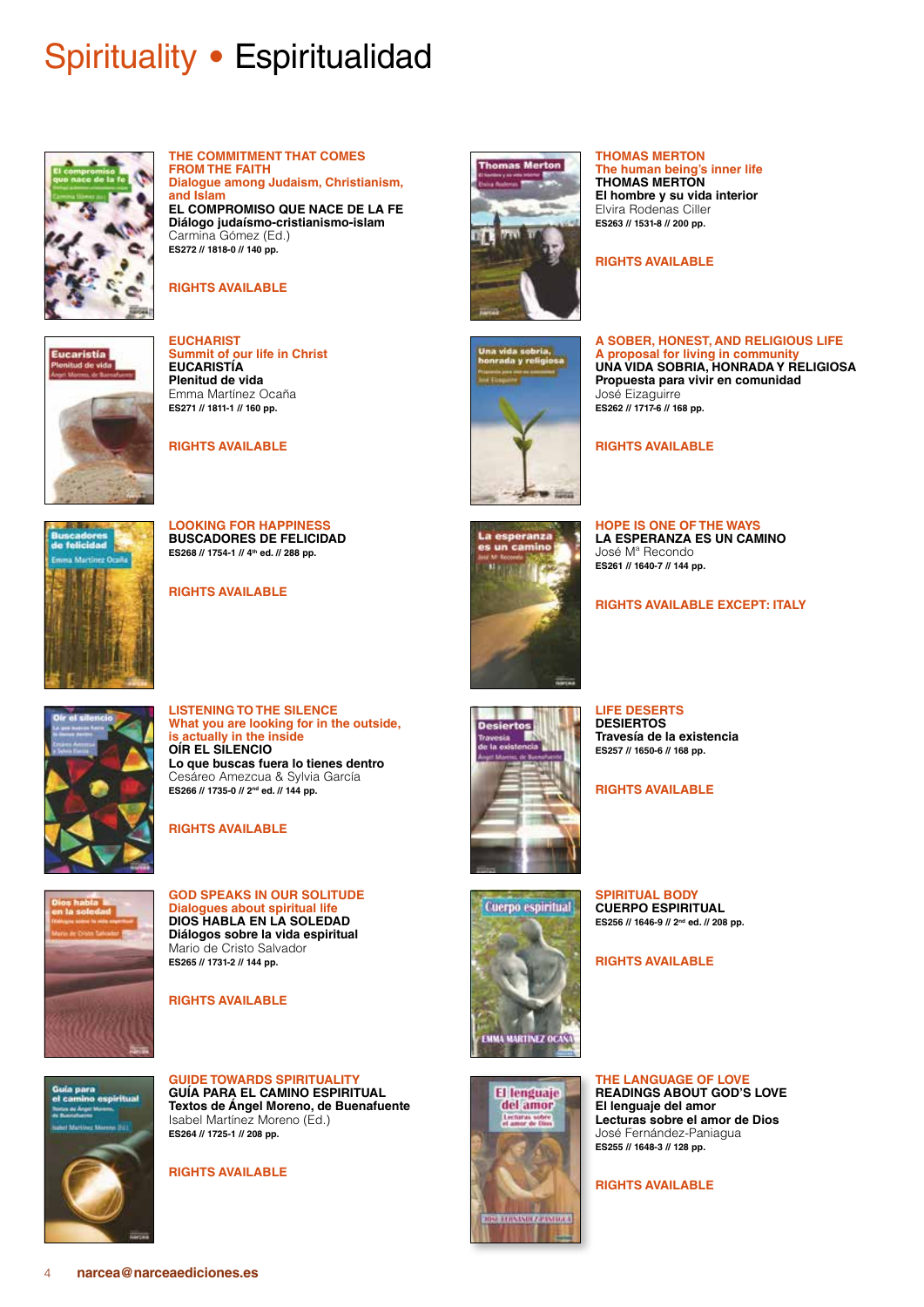

#### **GOD COMES OUT LOOKING FOR US DIOS VIENE A NUESTRO ENCUENTRO** José Mª de Avendaño

**ES254 // 1634-6 // 176 pp.**

**THIRTY DROPS OF GOSPEL TREINTA GOTAS DE EVANGELIO**

**RIGHTS AVAILABLE**

José Ramón Urbieta **ES253 // 1630-8 // 160 pp.**

**RIGHTS AVAILABLE**



#### **CALLED TO AN ENCOUNTER**

**God calls us and wait for us CITADOS PARA UN ENCUENTRO Dios llama y espera** Ángel Gutiérrez Sanz **ES238 // 1489-2 // 176 pp.**

#### **RIGHTS AVAILABLE**

**OUR HIDDEN SIDE ES237 // 1499-1 // 4th ed. // 208 pp.**

**Growing as comprehensive human beings NUESTRA CARA OCULTA Integración de la sombra y unificación personal**

#### **RIGHTS AVAILABLE EXCEPT: BRAZIL**



**ET MORENA** 

**THE WORD THAT LIVES WITHIN US HABITADOS POR LA PALABRA Lectura sapiencial ES249 // 1580-6 // 136 pp.**

**RIGHTS AVAILABLE**



**PRAYING IN PEACE AND JUSTICE RINCONES DE LA CIUDAD Orar en el camino fe-justicia** Daniel Izuzquiza **ES233 // 1492-2 // 160 pp.**

**RIGHTS AVAILABLE**

**GOD TODAY?**



**THE WORD INCARNATED IN A WOMAN CUANDO LA PALABRA SE HACE CUERPO... en cuerpo de mujer ES245 // 1551-6 // 4th ed. // 160 pp.**

**RIGHTS AVAILABLE**



**WOULD YOU EXEMPT ME? The absentees in the Eucharistic Banquet TE RUEGO QUE ME DISPENSES Los ausentes del banquete eucarístico** Ernestina & Pedro Álvarez Tejerina **ES241 // 1533-2 // 144 pp.**

**RIGHTS AVAILABLE**



**SHARING TABLE WITH JESUS A LA MESA DEL MAESTRO Adoración ES240 // 1520-2 // 128 pp.**

**RIGHTS AVAILABLE**



*<u>ADios hove</u>* 11 1 20



**Believers and non-believers facing a new paradigm ¿DIOS HOY? Creyentes y no creyentes ante un nuevo paradigma ES232 // 1485-4 // 2nd ed. // 176 pp.**

**RIGHTS AVAILABLE** 

#### **THE BEAUTY OF THE SIMPLE DETAILS LA HERMOSURA DE LO PEQUEÑO** José Mª Avendaño **ES227 // 1474-8 // 2nd ed. // 128 pp.**

**RIGHTS AVAILABLE**

**LOVE HAS A NAME EL AMOR TIENE NOMBRE** Cristina Kaufmann & Rosario Marín **ES226 // 1466-3 // 120 pp.**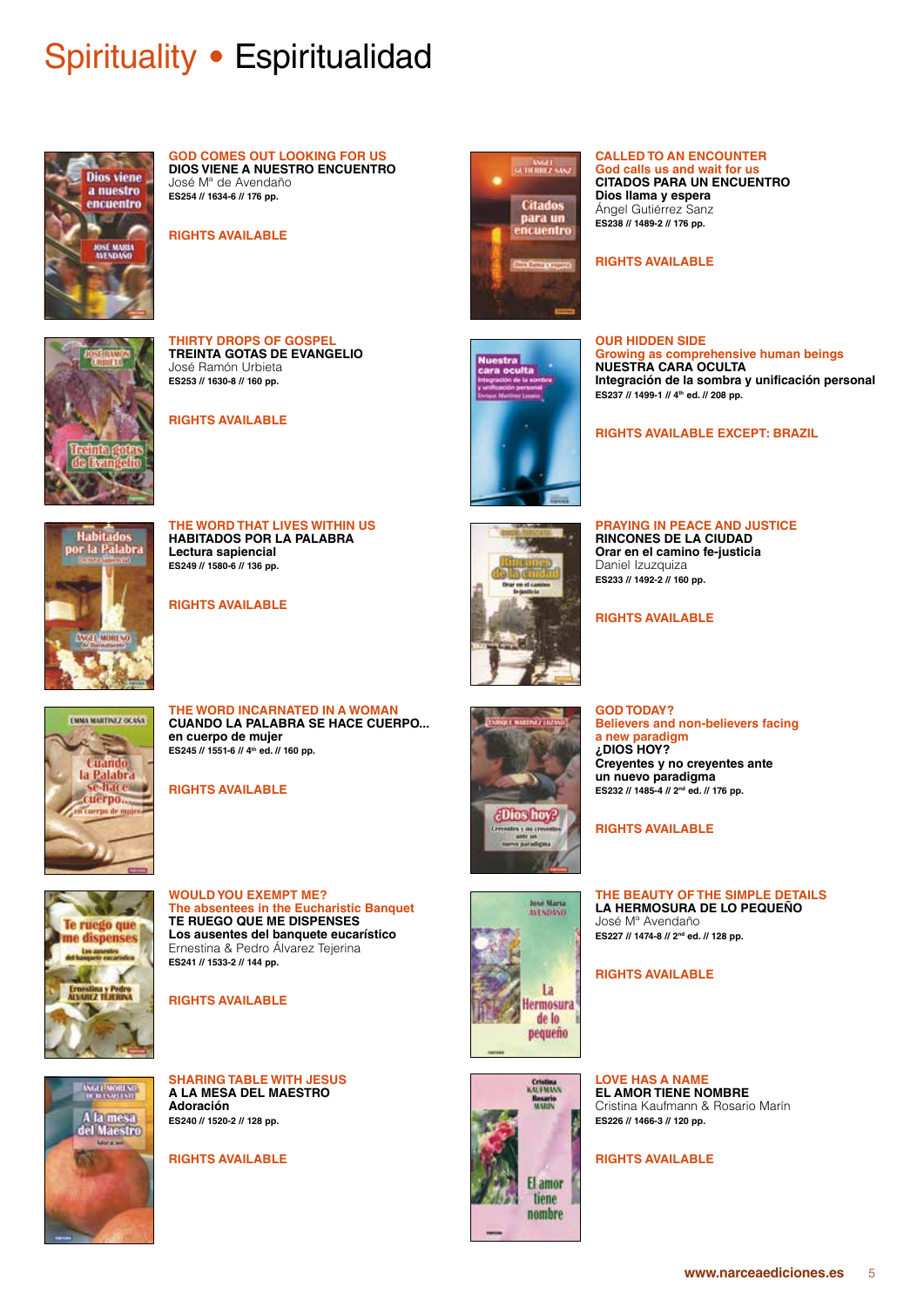

#### **I AM GOING WITH YOU Accompaniment VOY CONTIGO Acompañamiento** Ángel Moreno, de Buenafuente **ES225 // 1467-0 // 3rd ed. // 160 pp.**

**RIGHTS AVAILABLE EXCEPT: ITALY**



Attived:<br>TELEN

**De** a montaña

al llano

Clines para<br>el encuentro<br>cos Jesus

**WHERE ARE OUR ROOTS? Pedagogy of the experience of prayer DÓNDE ESTÁN LAS RAÍCES Una pedagogía de la experiencia de oración ES223 // 1446-5 // 4th ed. // 208 pp.**

**RIGHTS AVAILABLE EXCEPT: ITALY**

**FROM THE MOUNTAIN TO THE PLAIN Key elements of the encounter with Jesus**

**DE LA MONTAÑA AL LLANO Claves para el encuentro con Jesús**

Alfredo Tolín **ES221 // 1441-0 // 120 pp.**

**RIGHTS AVAILABLE**



HESANDEZ

Las

Sienavenhoranzas: enaventuran<br>| una brujula<br>| para escontiv<br>| el Norte

Argei<br>MORENO,

Voz

arrodillada darian especia

M<sup>\*</sup> Victoria<br>TRIVINO

La oración de intercession Perfume en<br>cuenco de oro

**INTERCESSORY PRAYER**

**LA ORACIÓN DE INTERCESIÓN Perfume en cuenco de oro** Mª Victoria Triviño **ES216 // 1414-4 // 120 pp.**

#### **RIGHTS AVAILABLE EXCEPT: BRAZIL**

**OUR HIGHEST ASPIRATION God's project for us EL GOZO DE SER PERSONA Plenitud humana, transparencia de Dios ES215 // 1406-9 // 5th ed. // 160 pp.**

**RIGHTS AVAILABLE EXCEPT: BRAZIL**

#### **THE BEATITUDES A compass to find our way**

**PRAYING VOICE VOZ ARRODILLADA Relación esencial ES212 // 1394-9 // 116 pp.**

**LAS BIENAVENTURANZAS Una brújula para encontrar el Norte** José Fernández-Paniagua **ES213 // 1396-3 // 96 pp.**

**RIGHTS AVAILABLE EXCEPT: ITALY**



#### **THE VOICE, THE FRIEND, THE FIRE Embodied Gospe LA VOZ, EL AMIGO Y EL FUEGO**

**Cuando el Evangelio irrumpe en el cuerpo** Mariola López Villanueva **ES220 // 1416-8 // 160 pp.**

**RIGHTS AVAILABLE**



**PEDRO POVEDA, MAN OF GOD PEDRO POVEDA, HOMBRE DE DIOS** Mª Dolores Gómez Molleda **ES219 // 1427-4 // 2nd ed. // 72 pp.**

**RIGHTS AVAILABLE**



OS LOS OJÓS EN JESUS

**CONTEMPLATIVE SILENCE STARING AT JESUS FIJOS LOS OJOS EN JESÚS La parábola del agua** Jaume Boada **ES211 // 1393-2 // 4th ed. // 176 pp.**

**RIGHTS AVAILABLE EXCEPT: ITALY**

**RIGHTS AVAILABLE EXCEPT: ITALY**



**FOLLOWING IN THE FOOTSTEPS OF PEDRO POVEDA**

**SIGUIENDO LAS HUELLAS DE PEDRO POVEDA Sacerdotes en la entraña de nuestra cultura** Carlos Osoro **ES218 // 1425-0 // 208 pp.**

**RIGHTS AVAILABLE EXCEPT: ITALY**



**I LED THEM WITH CORDS OF TENDERNESS CON CUERDAS DE TERNURA Para un encuentro con el Dios de Jesús de Nazaret** Victorino Pérez Prieto **ES210 // 1392-5 // 184 pp.**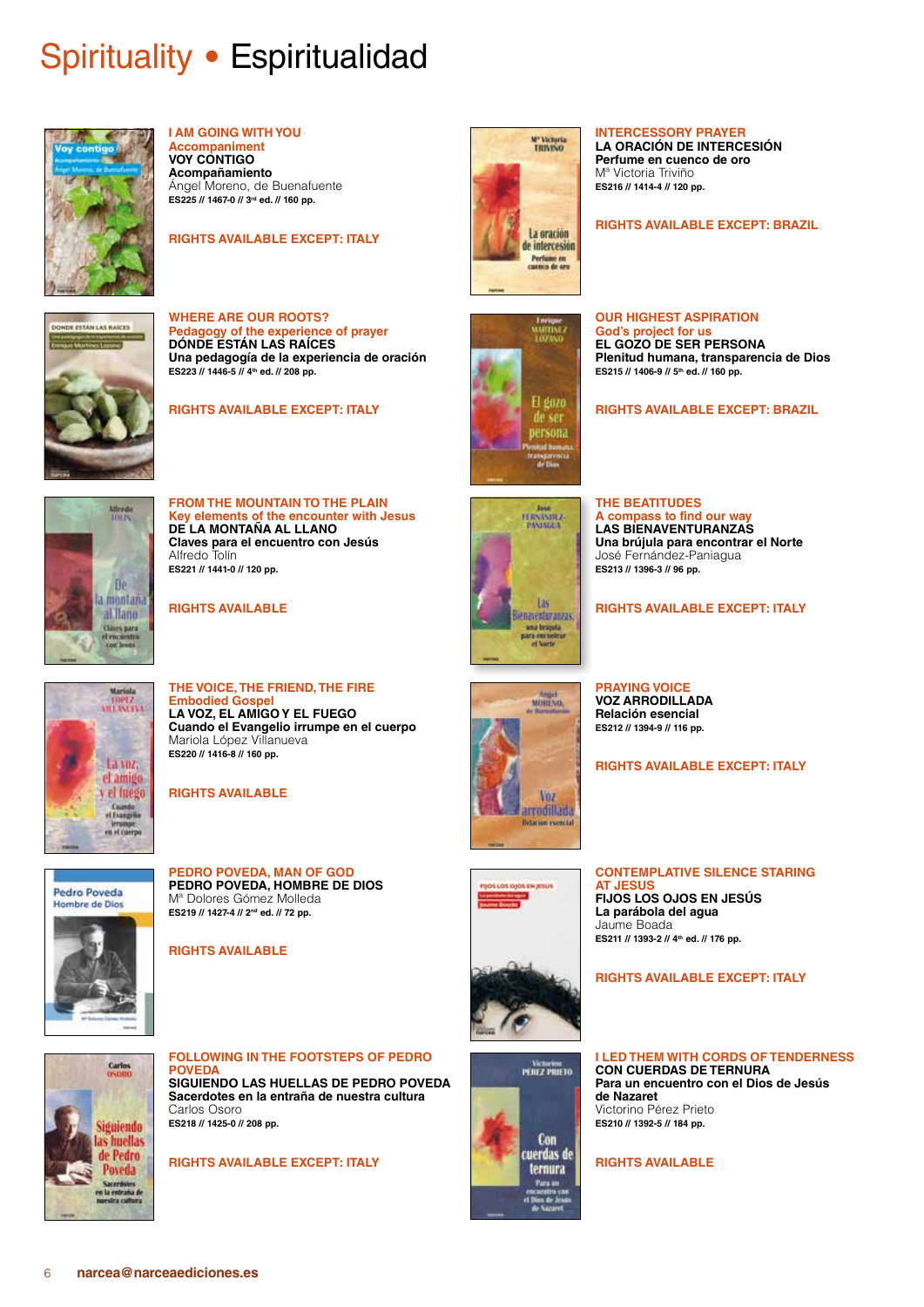

**WITNESSES OF THE FAITH EXPERIENCE TESTIGOS DE LA EXPERIENCIA DE LA FE** Juan Martín Velasco **ES208 // 1373-4 // 2nd ed. // 224 pp.**

**RIGHTS AVAILABLE EXCEPT: BRAZIL & PORTUGAL**



**PRAYING FROM THE SUNRISE ORANTES DESDE EL AMANECER** Mª Teresa Val Dávila **ES197 // 1320-8 // 144 pp.**

**RIGHTS AVAILABLE**



mereció

amor

**LOVE: OUR DEEPEST REASON TO LOVE GOD**

**NOS MERECIÓ EL AMOR De los motivos que tenemos para amar a Jesucristo** Rafael Pérez Piñero **ES176 // 1172-3 // 128 pp.**

#### **RIGHTS AVAILABLE**

**MY ONLY NOSTALGIA MI ÚNICA NOSTALGIA** Jaume Boada **ES175 // 1112-9 // 6th ed. // 136 pp.**

**RIGHTS AVAILABLE**



**SONS AND DAUGHTERS OF THE WIND Meditation through breathing HIJOS DEL VIENTO Meditar con la respiración** Mariano Ballester **ES193 // 1287-4 // 132 pp.**

**RIGHTS AVAILABLE**



#### **SHALOM, MARY, MOTHER OF JESUS SHALOM MIRIAM**

**Apuntes sobre la más mujer de las mujeres** Miquel Estradé **ES192 // 1280-5 // 176 pp.**

**RIGHTS AVAILABLE**



**DEEP WORDS Let Him love you PALABRAS ENTRAÑABLES Déjate amar ES190 // 1284-3 // 11th ed. // 116 pp.**

#### **RIGHTS AVAILABLE EXCEPT: ITALY**



**GOD IS BEAUTY FASCINADOS POR SU FULGOR Para una espiritualidad de la belleza** Segundo Galilea **ES186 // 1244-7 // 120 pp.**

**RIGHTS AVAILABLE EXCEPT: ITALY**



**LETTERS FROM A CHRISTIAN BELIEVER CARTAS DESDE LA FE** Carlos Osoro **ES171 // 1135-8 // 232 pp.**

**RIGHTS AVAILABLE**

## **KATALL BORRELES** una forma de estar contemplación ---

Amicros fuertes Dios

**STAUNCH FRIENDS OF GOD AMIGOS FUERTES DE DIOS** Pedro Poveda **ES159 // 1035-1 // 5th ed. // 240 pp.**

**RIGHTS AVAILABLE EXCEPT: UK, ITALY & PORTUGAL**

- 100

Pedro<br>Poveda



**TEMPTATION AND DISCERNMENT TENTACIÓN Y DISCERNIMIENTO** Segundo Galilea **ES147 // 0944-7 // 5th ed. // 126 pp.**

**RIGHTS AVAILABLE**

**CONTEMPLATION: A WAY OF LIVING IN THE WORLD UNA FORMA DE ESTAR EN EL MUNDO: CONTEMPLACIÓN**

Rafael Bohigues **ES167 // 1074-0 // 168 pp.**

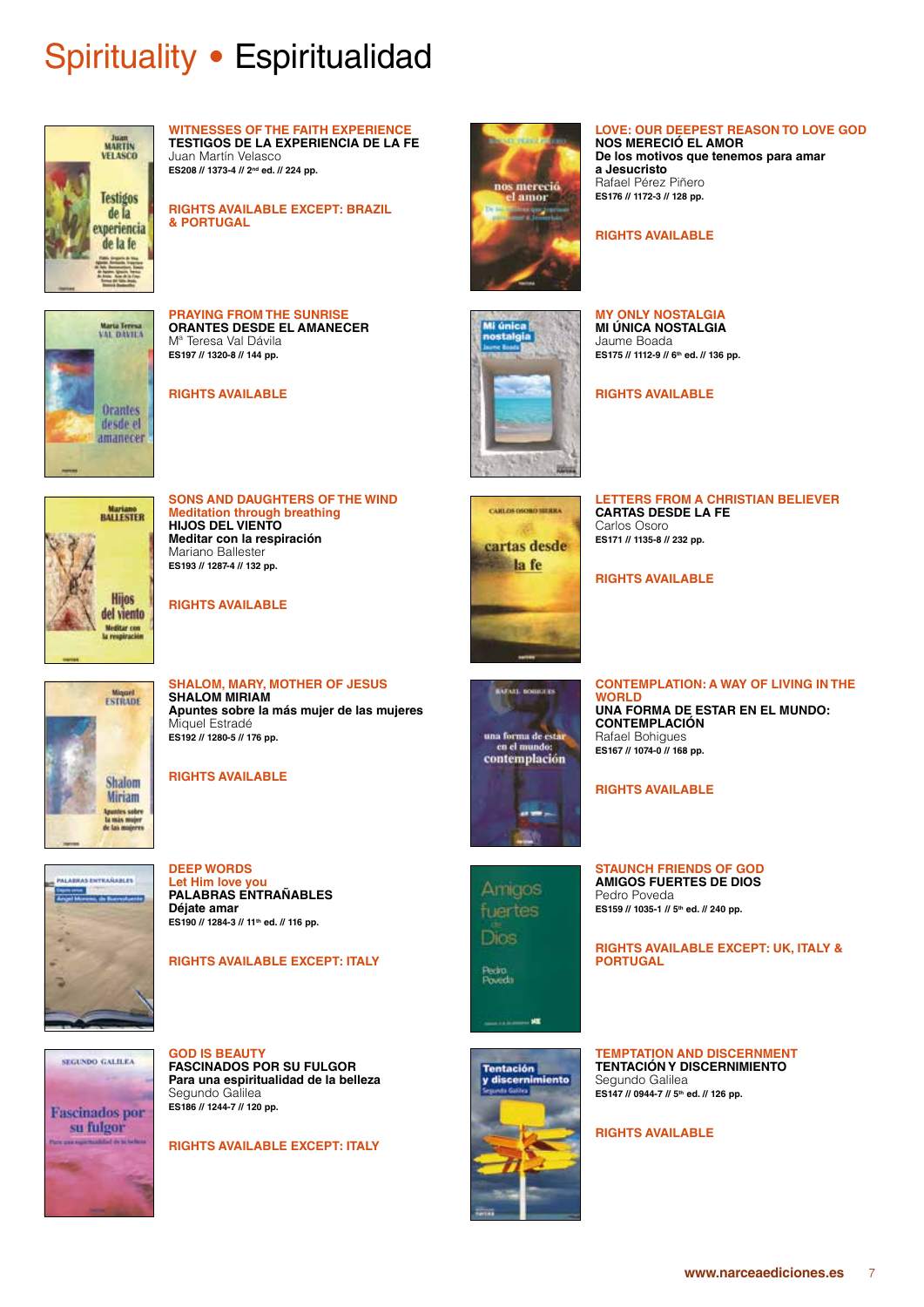

**MEMORANDUM OF FAITH AN HOPE APUNTES DE VIDA Y ESPERANZA** José Mª Avendaño **CU12 // 1356-7 // 2nd ed. // 168 pp.**

**RIGHTS AVAILABLE**



**GOD'S FOOTPRINTS ON THE OUTSKIRTS HUELLAS DE DIOS EN LAS AFUERAS DE LA CIUDAD** José Mª Avendaño **CU6 // 1188-4 // 3rd ed. // 144 pp.**

**RIGHTS AVAILABLE**

## Publications out of collection • Obras fuera de colección



**AN EXTRA-ORDINARY SINGULARITY Pedro Poveda's insights for a lay spirituality UNA EXTRA-ORDINARIA SINGULARIDAD Itinerarios de espiritualidad laical en Pedro Poveda** Elisa Estévez López (Coord.) **FC088 // 2635-2 // 168 pp.**

**RIGHTS AVAILABLE**

**THE POVEDA**<br>NOSOTROS

**PEDRO POVEDA AND US Spiritual guidelines for lay people PEDRO POVEDA Y NOSOTROS Un equipaje espiritual para cristianos laicos** Mª Dolores Gómez Molleda **FC081 // 2442-6 // 152 pp.**

**RIGHTS AVAILABLE**



**I AM GOING TO SAY YES Josefa Segovia VOY A DECIR QUE SÍ Josefa Segovia** Marisa Rodríguez Abancéns **FC073 // 2164-7 // 240 pp. + 8 pages with pictures**

**RIGHTS AVAILABLE EXCEPT: PHILIPPINES & UK**



**CHRISTIANS IN A SECULAR SOCIETY Reading Pedro Poveda's spiritual writings CRISTIANOS EN LA SOCIEDAD LAICA Una lectura de los escritos espirituales de Pedro Poveda** Mª Dolores Gómez Molleda **FC62 // 1579-0 // 2nd ed. // 256 pp.**

**RIGHTS AVAILABLE EXCEPT: ITALY & UK**



**LIVING AS THE FIRST CHRISTIANS USED TO LIVE**

**VIVIR COMO LOS PRIMEROS CRISTIANOS** Pedro Poveda **FC57 // 1131-0 // 7th ed. // 120 pp.**

**RIGHTS AVAILABLE EXCEPT: UK, ITALY & PORTUGAL**



**VICTORIA DÍEZ Memoirs of a teacher VICTORIA DÍEZ Memoria de una maestra** C. Fernández Aguinaco **FC54 // 1051-1 // 2ª ed. // 96 pp.**

**RIGHTS AVAILABLE**





**JOSEFA SEGOVIA There is nothing impossible for God JOSEFA SEGOVIA Nada es imposible para Dios** Pilar Alastrué **FC4 // 1568-4 // 280 pp.**

**RIGHTS AVAILABLE**



**PEDRO POVEDA Docility and taunting PEDRO POVEDA Mansedumbre y provocación** M. Rodríguez Abacéns **FC3 // 1430-4 // 2ª ed. // 176 pp. + 16 pages with pictures**

**RIGHTS AVAILABLE EXCEPT: UK**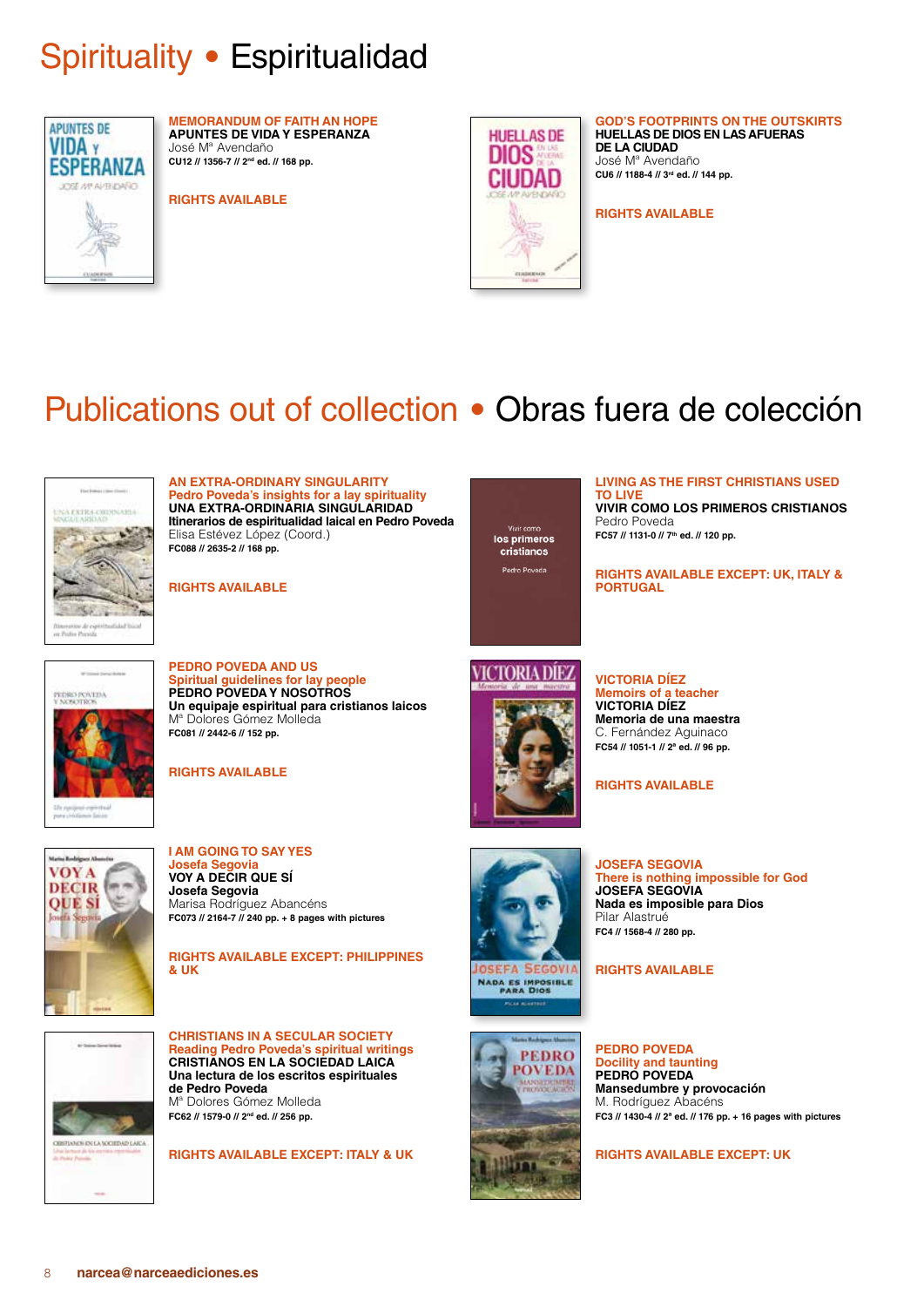## Women in History • Mujeres en la historia



**ELISA GIAMBELLUCA ELISA GIAMBELLUCA Como si fuera tan fácil** Mª Encarnación González Rodríguez **HM003 // 2611-6 // 272 pp. + 8 pages with pictures**

**RIGHTS AVAILABLE**



#### **MARÍA JOSEFA SEGOVIA MORÓN MARÍA JOSEFA SEGOVIA MORÓN**

**La mujer de los ojos abiertos** Mª Encarnación González Rodríguez **HM001 // 2331-3 // 306 pp. + 8 pages with pictures**

**RIGHTS AVAILABLE**



**ANTONIA LÓPEZ ARISTA ANTONIA LÓPEZ ARISTA Una institución que nace** Mª Encarnación González Rodríguez **HM002 // 2445-7 // 296 pp. + 8 pages with pictures**

**RIGHTS AVAILABLE**

## Words with a face • Palabras con rostro



**HE LOVES YOU BEFORE YOU LOVE HIM Selection of texts by José Miguel de Haro ÉL TE AMA ANTES QUE TÚ LE AMES Introducción y selección de textos: José Miguel de Haro PS004 // 2541-6 // 64 pp.**

**RIGHTS AVAILABLE**



**JUAN BOSCO: BE ALWAYS HAPPY Selection of texts by Miguel Ángel García Morcuende ESTAD SIEMPRE ALEGRES Juan Bosco. Introducción y selección de textos:** 

**Miguel Ángel García Morcuende PS003 // 2082-4 // 64 pp.**

**RIGHTS AVAILABLE**



#### **TERESA OF ÁVILA: LET US WALK TOGETHER, LORD Selection of texts by Montserrat Izquierdo JUNTOS ANDEMOS, SEÑOR Teresa de Jesús. Introducción y selección de textos: Montserrat Izquierdo PS002 // 2000-8 // 3rd ed. // 64 pp.**

**RIGHTS AVAILABLE EXCEPT: PHILIPPINES**



#### **PEDRO POVEDA: I HAVE SOMETHING TO SAY TO YOU Selection of texts by María Dolores Gómez Molleda TENGO ALGO QUE DECIRTE Selección de textos de Mª Dolores Gómez Molleda** Pedro Poveda PS001 // 1807-4 // 4<sup>th</sup> ed. // 64 pp.

**RIGHTS AVAILABLE EXCEPT: PHILIPPINES & PORTUGAL**